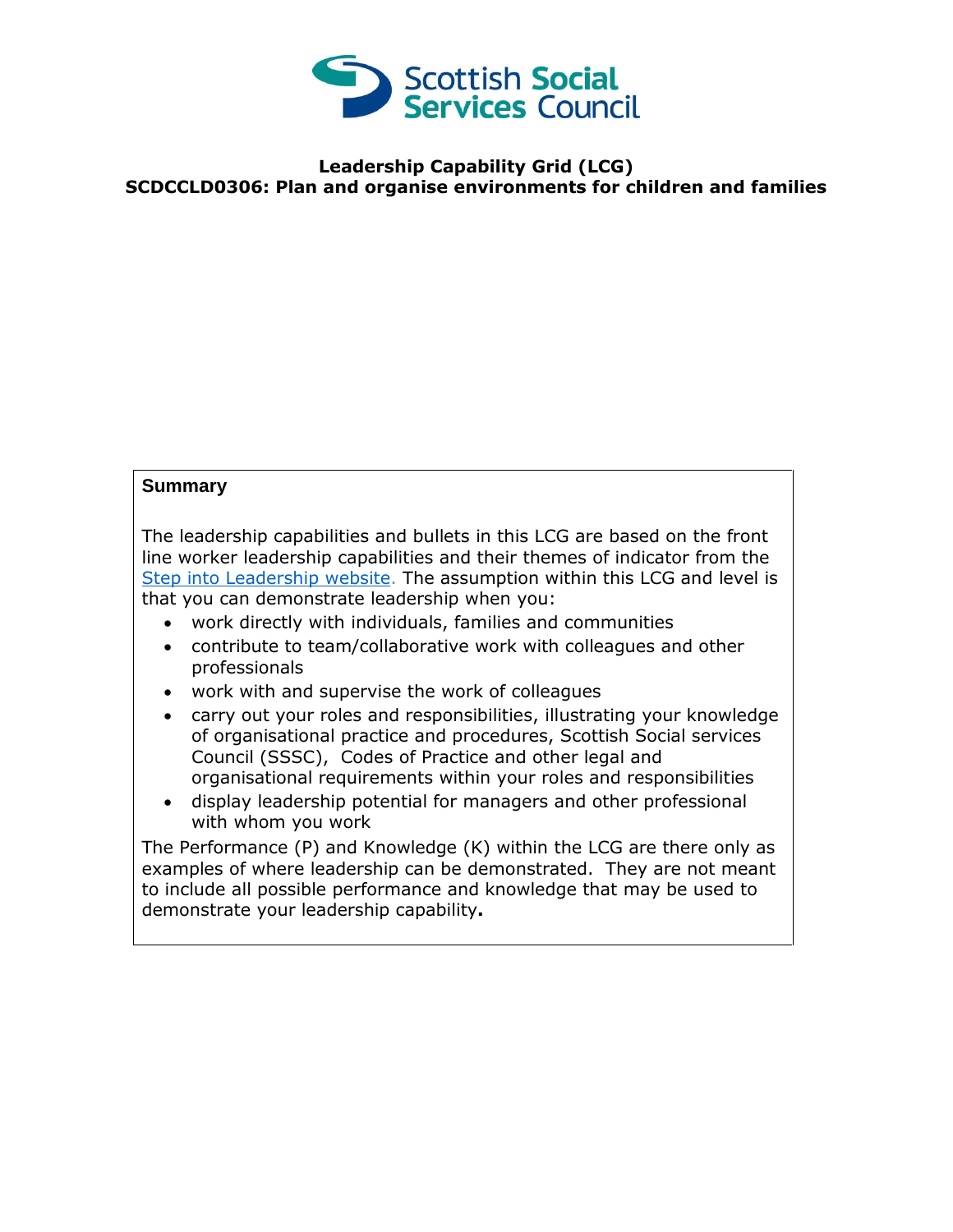

## **Leadership Capability Grid (LCG) SCDCCLD0306: Plan and organise environments for children and families**

| Leadership<br>capabilities                 | When planning and organising environments for children and families<br>you can demonstrate leadership capabilities by:                                                                                                                                                                                                                                                                                                                                                                                                                                                                                                                                                            |
|--------------------------------------------|-----------------------------------------------------------------------------------------------------------------------------------------------------------------------------------------------------------------------------------------------------------------------------------------------------------------------------------------------------------------------------------------------------------------------------------------------------------------------------------------------------------------------------------------------------------------------------------------------------------------------------------------------------------------------------------|
| <b>Vision</b>                              | Providing a vision for those with whom you work and your organisation when<br>you:<br>• See how best to make a difference when providing active support<br>(P1, 4, 14, 35; K1, 2, 11, 16, 17)<br>• Communicate and promote ownership of the vision when working with others<br>$(P1,4,14,35; K 17)$ and when recording and reporting $(P34,43; K35,36,37)$<br>• Promote social service values through active participation and<br>personalisation (P5,6,14,17,19,37,38; K1-5,11,13,16-19,31-33,39)<br>• See the bigger picture when demonstrating knowledge and practice of<br>organisational, local and national policies and procedures<br>$(P2,3,7,39,40,41,42; K6,8,9,35-37)$ |
| Self-<br>leadership                        | Displaying self leadership when you:<br>• Demonstrate and adapt leadership in response to changing needs and<br>preferences ( $P$ 4,17,32; K28,38) and overcoming barriers ( $P$ 33)<br>• Improve own leadership (P1; K20,28,)<br>• Take intelligent risks when dealing with difficult, complex and sensitive issues<br>(P3, 33, 38; K15, 18)<br>• Demonstrate and promote resilience when adapting practice and overcoming<br>barriers (P4,17,32; K2,11,12,38)<br>• Challenge discrimination and oppression $(P5,6,17,19,38; K1-4,$<br>11, 13, 16, 18, 33)                                                                                                                       |
| <b>Motivating</b><br>and inspiring         | Motivating and inspiring others when you:<br>Inspire people by personal example $(P1,4,14,33,35; K14 - 20)$<br>• Recognise and value the contribution of others $(P1,4,14,35,38,39; K9,14,20)$<br>• Supporting the creation of a learning & performance culture ( $P1,14$ ; K16,17)                                                                                                                                                                                                                                                                                                                                                                                               |
| <b>Empowering</b>                          | Empowering people when you:<br>Enable leadership at all levels $(P1, 14, 35; K 8, 9.16-20)$<br>• Support the creation of a knowledge and management culture by seeking<br>and providing information to enable understanding $(P1, 14, 35; K16-$<br>20,25,28)<br>• Promote professional autonomy (P1,3,4,14,32,33,35,38; K8,9,15-18,19,28)<br>• Involve people in development and improvement $(P1,4,14,35,38; K16-20)$                                                                                                                                                                                                                                                            |
| <b>Collaborating</b><br>and<br>influencing | Collaborating and influencing when you:<br>Promote partnership working $(P1,4,14,35,38,39; K11,14-20)$<br>Influence people (P1,14,29,35,36,38; K11,12,14-20,25,27)                                                                                                                                                                                                                                                                                                                                                                                                                                                                                                                |